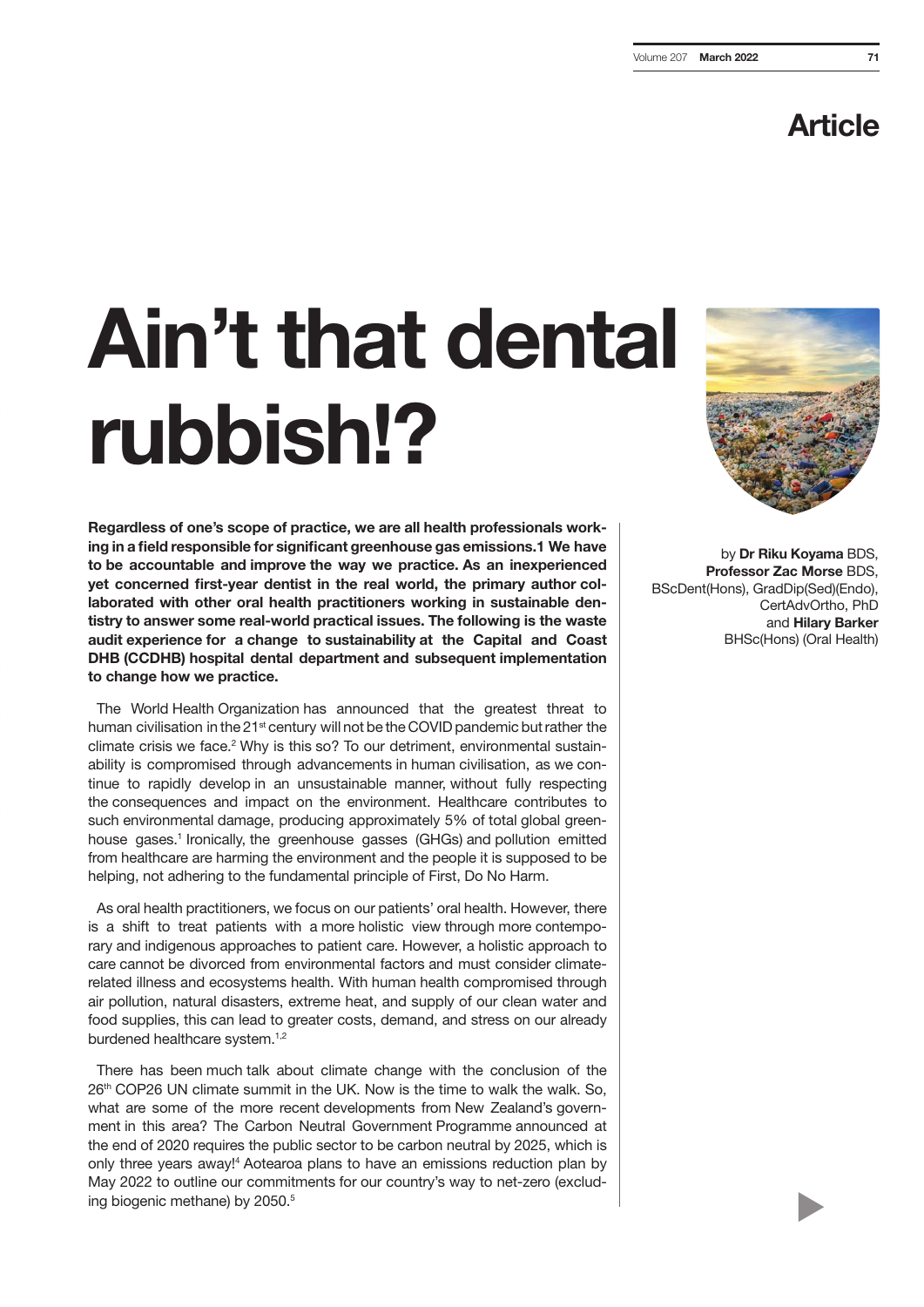### Article

### Project Overview

This clinical waste audit was undertaken for many reasons, but primarily out of our passion for learning about sustainability and our subsequent responsibility to practice sustainably and be accountable for the harm we have been imposing on our environment. Regarding waste production, we know health care produces substantial amounts of waste. Audits are generally very good at presenting transparent data, for instance, identifying the scale of waste production and incorrect disposal.

This information allows health teams to reflect and plan actions to improve the work environment.<sup>6</sup> Since CCDHB does not yet have regular waste audits; it was an excellent opportunity to introduce sustainability into our hospital dental department. The following is a summary of the waste audit project and the subsequent changes that are taking place.



Figure 1: Collecting rubbish at the end of the day with Orianna (cleaner) for the waste audit

### Project Aim

This project aimed to undertake a waste audit and estimate the carbon emission produced per patient. In addition, a baseline audit would also provide vital information to inform changes and make the practice a more sustainable workplace.

### Project Plan & Results

A four-week waste audit collected all the waste produced throughout the department. Manual data collection from Titanium allowed calculating the number of patients seen per day, patients seen by specific dentists, and the procedures within each appointment. Two values looking at the average waste production per patient were identified, allowing for comparison with other studies. The first was the department's waste production, which is the total amount of waste produced in the whole department (nonclinical and clinical waste) divided by the number of patients seen. This came to 275.<sup>2</sup> grams per patient, equivalent to 85.6 grams of CO<sub>2</sub> emissions per patient. The second was the **clinical waste production rate**, which involves inclusion and exclusion criteria. It included waste collected from surgeries, radiography rooms, dirty and clean rooms, but it excluded waste collected from reception, tea rooms, waiting room, and the lab. The total clinical waste divided by the number of patients came to 181.2 grams per patient, equivalent to 56.4 grams of CO2 emissions per patient.

The Ministry for the Environment's detailed guide on measuring emissions provides us with methods to calculate the carbon dioxide equivalent emissions by multiplying the weight by the coefficient representing the type of waste, as provided in their tables.<sup>7</sup> For the above calculations, the general waste coefficient (Table 79) was applied.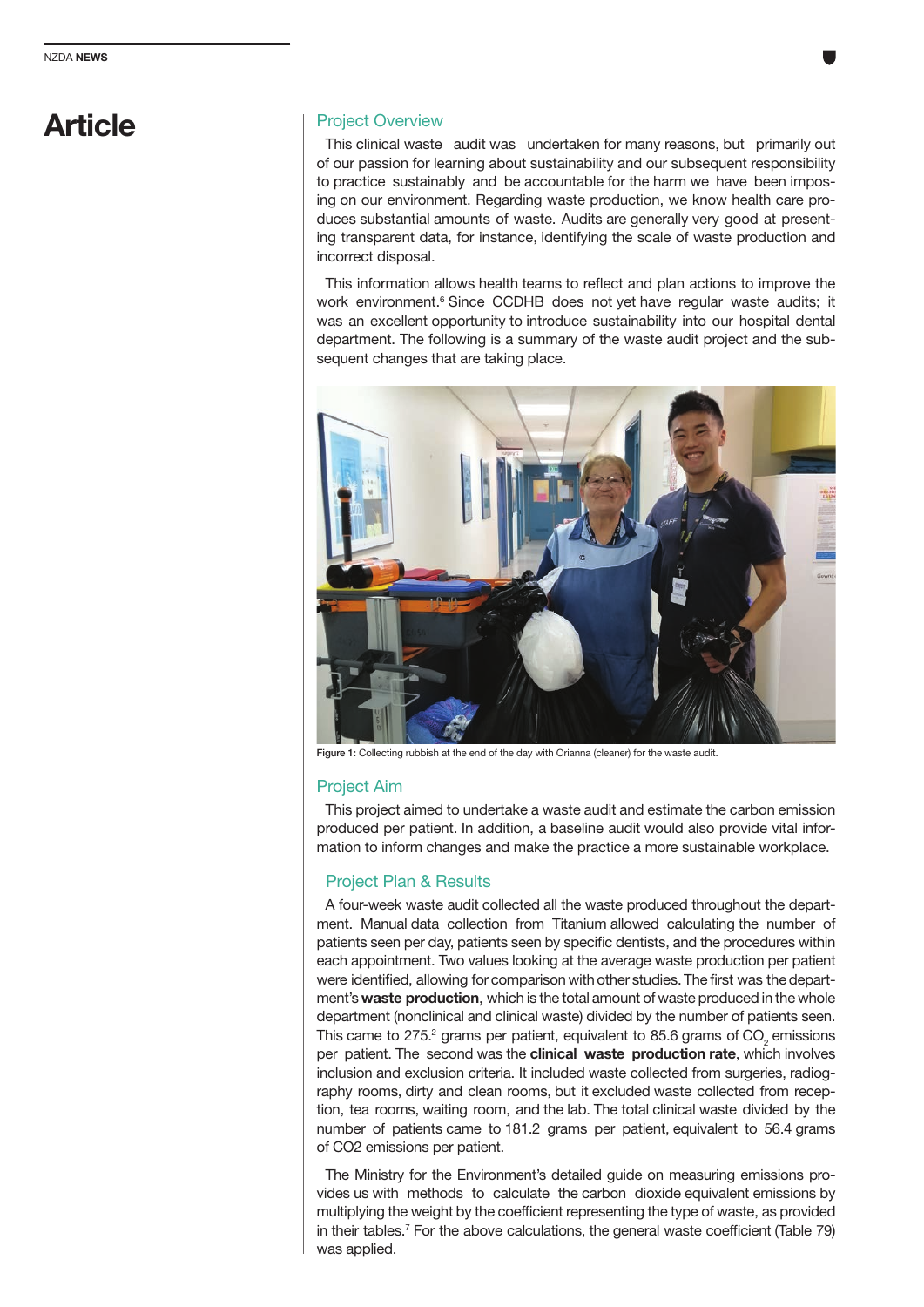### Global Benchmarking

Comparing these values to similar studies from Greece, Iran, and India, we produced three to four times as much waste per patient. Greece, Iran, and India produced 53.3, 48.7, and 45.1 grams of waste per patient, respectively. $8,9$  We may be producing more waste due to the higher turnover of patients, increased specialist appointments, or perhaps the difference in cross infection control compliance and practice (Figure 2). Research is therefore required to understand the reasons for the differences between countries. Regardless, the sizable differences reinforce the need to reduce these emissions by changing our practice.

It may be easier to visualise these figures by placing them into perspective. For example, our estimated waste generation of 1,602 kg CO2 emissions produced in a year is equivalent to the emissions of an economy flight spanning the whole of New Zealand 15 times or planting 114 native trees to offset these emissions.10



Figure 2: Substantial amount of waste produced from a single surgical procedure - Full dental clearance & removal of lingual tori.

### Sustainable Alternatives & Challenges Ahead

There are many sustainable and often more cost-effective alternatives to dental supplies which can ultimately reduce the amount of waste reaching our landfills. For example: using bioplastics that have similar properties to plastic but some which are biodegradable, stainless-steel cups rather than plastic or paper cups, washable reusable bibs can replace single-use plastic, paper, and styrofoam versions. Investing in dental technologies can also replace conventional methods of impression taking, film radiography, and the storage of patient data such as questionnaires, medical history forms, and letter correspondences can be digital.

Implementation of these alternatives may have challenges. One limitation commonly quoted from dentists is the costs involved in making changes. There is, however, general agreement in the literature that while adopting sustainability measures over current methods may on occasion seem costly, sustainable solutions can provide cost savings with benefits in health and for the environment.11 Decision making currently revolves around finances, but we need to appreciate that these sustainable approaches to dentistry can no longer be avoided and will become a mandatory requirement to meet the national netzero target by 2050. In this regard, public and private sectors will be accountable for our emissions productions and will have to manage ways to reduce these emissions.4 Consumers of our services are also becoming more aware and demanding of sustainable providers and those not practising sustainability may be at a disadvantage also from a business point of view.

 $\blacktriangleright$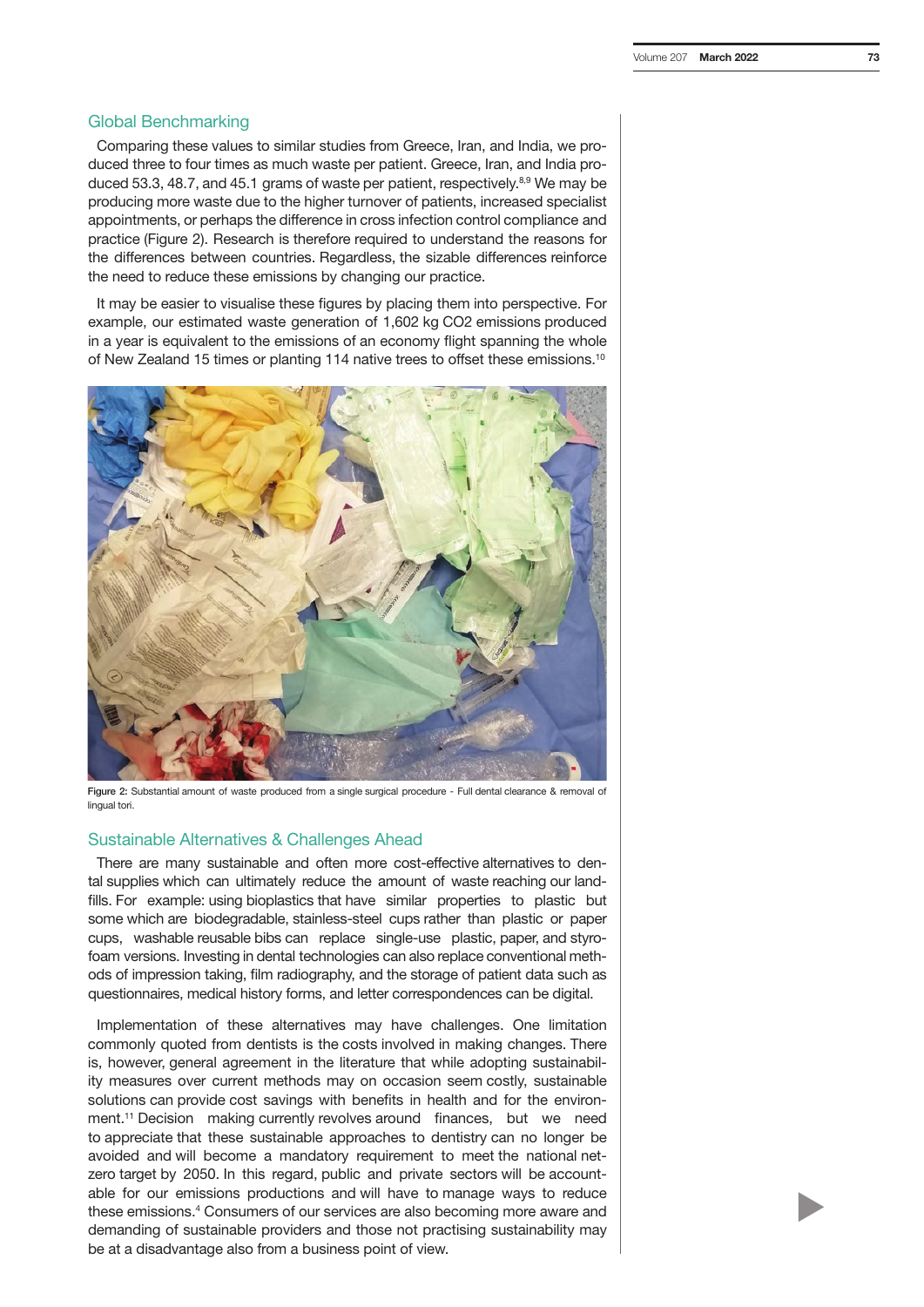## Article

### Product Life Cycles

It is vital to understand the complete life cycle perspective of a product, that is, how products are manufactured, packaged, transported, used, and finally disposed. This concept of the life cycle of a product is referred to as the Cradle to Grave approach to sustainability. This information is essential for us as consumers to make informed decisions on what we order and use. On the other hand, there is the potential for "green-washing" with potentially misleading "sustainable" packaging or labelling, which can ultimately lead to ineffective environmental decisions.<sup>12</sup> This calls for improved regulation and requests that manufacturers and suppliers be transparent in terms of sustainability.

Sustainable alternatives are a good start towards sustainable oral health practice. However, we should not rely solely on biodegradable products as they also need to go somewhere once finished, i.e., landfill. Encouraging the use of these products can also lead to waste production and may risk less thought being given to the Cradle to Grave concept mentioned above. Ultimately, the most effective decision we can make is to simply reduce and cut out any unnecessary sources of waste where possible. This can lead to cost savings whilst saving our planet's valuable and diminishing resources.13 This was also highlighted by Auckland dentist, Dr Fleur Woolford, in the July 2021 NZDA News about the need to reduce common single-use items in the dental clinic. For example, reducing coverings for headrests, light and tray handles and these covers cannot be considered a substitute for effective cleaning.14

This also brings up the obligation to practice evidence-based dentistry, as seen by the reactions to the COVID pandemic where everything is covered in plastic to feel better? Understanding the nature of airborne transmission of the COVID virus brought great concerns to the dental profession, where aerosol producing procedures can lead to higher cross-infection risk. Not only did we see an increased use of personal protective equipment (PPE), but this led to restrictions in providing necessary dental care where, due to the emerging nature of the pandemic, there was limited scientific evidence to inform and guide practice. A recent study looked at identifying microbiota from the saliva and whether it can be traced in the aerosols produced from different types of dental procedures. This brought to light that saliva contributed a median of 0% of aerosol microbiota. In fact, 78% of the microbiota could be traced from the dental water supply.15 Amidst the climate crisis, we need to ensure that evidence-based selection and use of PPE and infection-control protocols are in place that simultaneously respect that we are not inadvertently doing more harm to our environment, health, and well-being.

### **Summary**

In summary, we produce a significant amount of waste and need to act on changes now. The following are some actions and movements in our department.

Action recommendations from the clinical audit:

- $\blacksquare$  Investing in digital technology. We are currently in the process of implementing digital radiographs which reduce emissions compared to conventional methods. These also reduce the need for toxic developer fluids. There are also clinical benefits from improved diagnostic quality of radiographs, time efficiency, and the ability to store digitally with environmental benefits. Likewise, investing in intraoral scanners replaces conventional impression techniques, reducing the need for impression materials and trays.16
- $\blacksquare$  Separating sterilising pouches to its paper and soft plastic components means that the paper can be placed in general paper recycling as per the supplier's advice (Steriking®).
- $\blacksquare$  We are also examining the use of stainless-steel cups. Since they are non-critical items, they can be processed through a dishwasher while abiding by our current cross-infection control standard.17,18